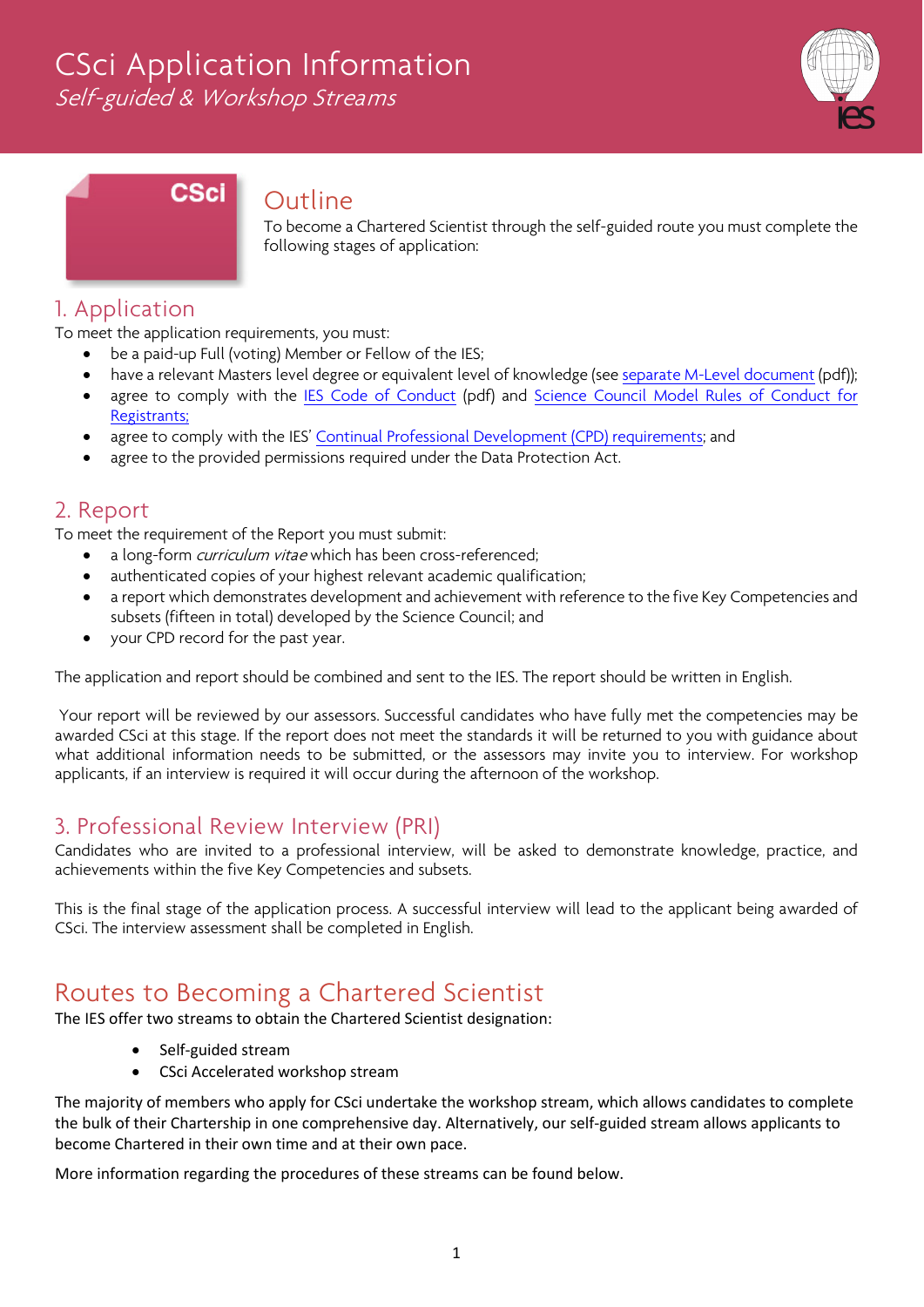

# CSci Self-guided Procedure

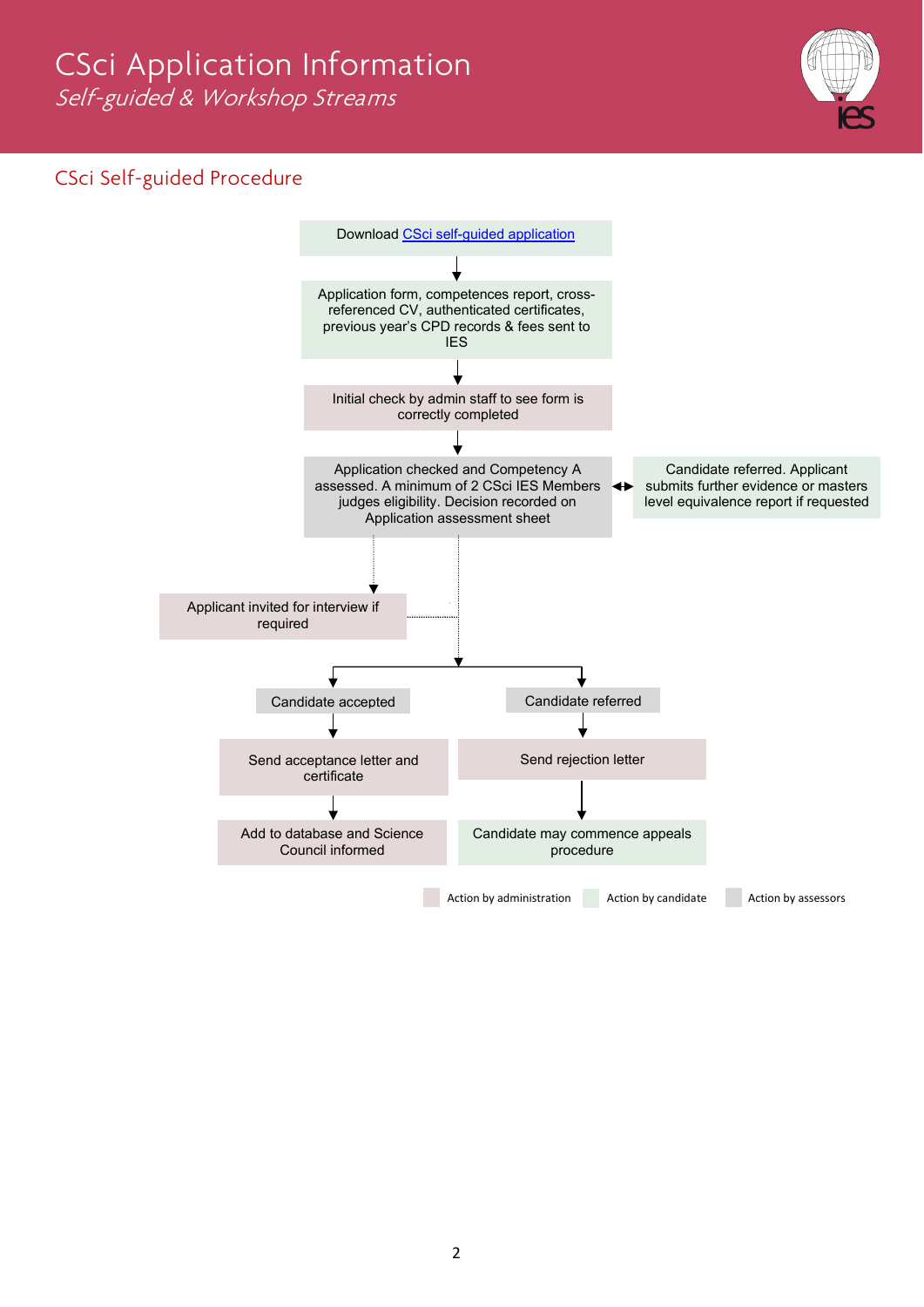### CSci Accelerated Procedure

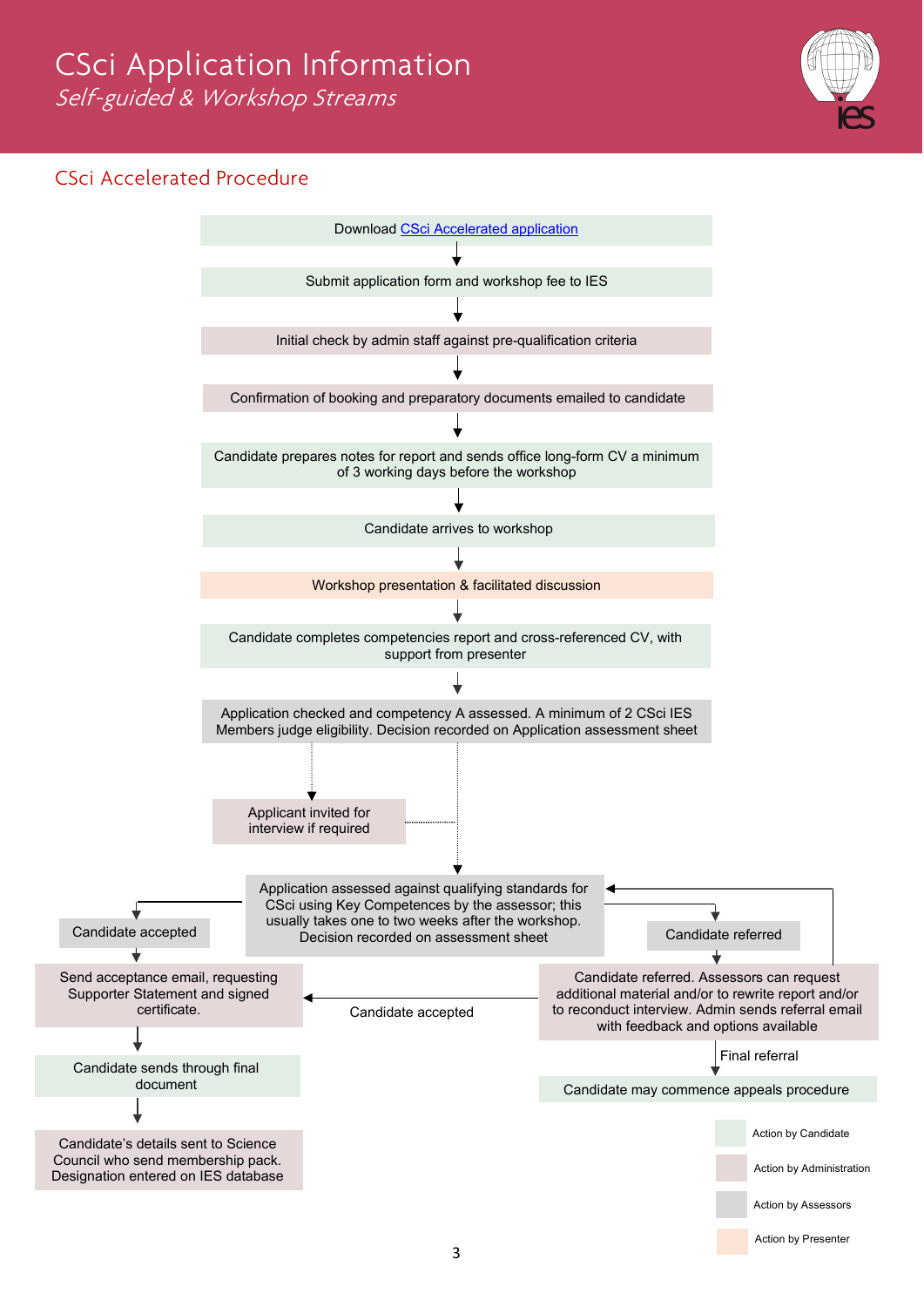

# In Depth

#### Meeting the entry standards

If you are not a Full Member (MIEnvSc) or Fellow (FIEnvSc) of the IES you must first apply for a re-grade. For information on the academic and work criteria need for these grades see [www.the-ies.org/joining.](http://www.the-ies.org/joining) Re-grading forms can be found at [www.the-ies.org/members\\_documents.](http://www.the-ies.org/members_documents)

#### CV

Your CV should detail your entire relevant academic and work experience, with dates of study and work noted. Significant work and research projects should be detailed in chronological order, providing a clear record of progress. A long-form CV is usually about five pages long (dependant on the duration of your career) and should give details of projects you have undertaken in each job role. Any relevant publications or reports should be listed. If you have taken part in numerous similar projects, you can group these to avoid unnecessary repetition.

The CV should be cross-referencing to the competences in the report. Cross-referencing of the CV against your report allows the assessors to see that you have both a breadth and depth of understanding for each competence. A simple format is:

- Annotate in the right-hand gutter of the CV, which of the sub-competencies is displayed at various points in your career.
- Not all of the sub-competencies will apply to every role, but all need to be demonstrated at some point.
- Write just the letters not the competency e.g. just 'A1'.
- Don't put down every competency for every job!

#### Competency Report

Applicants for CSci will need to demonstrate competence across five areas. Guidance on what the assessors will be looking for under each competence is provided below but the examples are just indicative – there will be many other valid examples you can choose.

Here are some tips you should bear in mind when compiling your application:

- When you are thinking about how to structure your answers, you will need to think of examples of your experiences in terms of what you did, how you went about it and why you did it.
- You should think about using examples that are fairly recent i.e. from the last three years, although you can also draw on relevant experience from further back in your career.
- You can use and refer to a particular example more than once, but do ensure you make it clear how and why it applies to a competence.
- You can use examples from broad professional experiences, but you must be able to show how you have applied the skills developed in your job role.
- We expect that in a typical application 200-350 words will be sufficient for each competence, although the level of detail required could be less if you are to be interviewed.

The report should include details of relevant projects or specified activities demonstrating competence relating to actual work for which you have been personally responsible and can be taken from more than one project or activity. The report enables you to demonstrate the depth of your knowledge through focusing on how you exercised specific skills and understanding in individual projects. A recommended structure is to discuss projects and how they prove fulfilment of a competency underneath the title of each competency sub-set.

#### CPD

Guidance on our CPD standards can be found at: www.the-ies.org/professional development. Your CPD record should be loaded up to our [online system](https://www.the-ies.org/members) (Members only) and an electronic copy supplied with your application.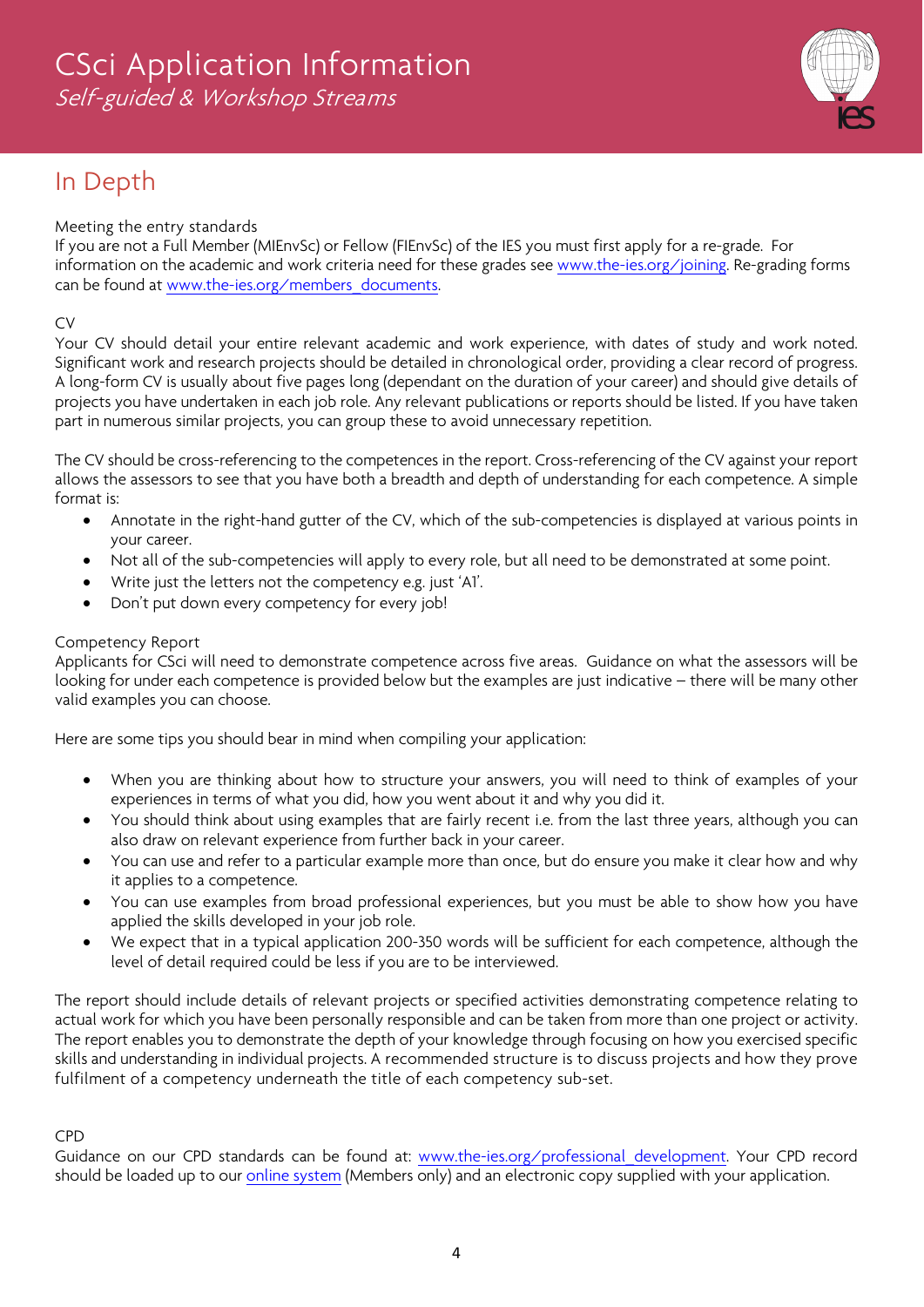

#### Supporters

Each applicant for the award of CSci is required to identify two supporters. The supporters are confirming that the projects listed in your CV and detailed in the report represent your own work.

The applicant's supporters must be familiar with your work and will be a senior colleague, usually a line manager or supervisor. Wherever possible, supporters should hold membership of a professional body and professional registration where it exists.

They should sign the form on page two of the self-guided application, or the provided document for those in the workshop route. One of the supporters must sign to confirm that they have seen the originals of your degree certificates and they should also sign the front of the photocopies on each certificate.

# The Competencies

| A              | Application of knowledge and understanding                                                                                                                                                                                                                                                                                                                                                                                                                                                                                                                                                                                          |
|----------------|-------------------------------------------------------------------------------------------------------------------------------------------------------------------------------------------------------------------------------------------------------------------------------------------------------------------------------------------------------------------------------------------------------------------------------------------------------------------------------------------------------------------------------------------------------------------------------------------------------------------------------------|
| A1             | Use specialist experiential knowledge and broader scientific understanding to optimise the application<br>of existing and emerging science and technology<br>You should provide sufficient detail here to show your specialist experiential knowledge and how you have<br>applied it. Further to this, include any examples of where your broader scientific understanding is applied to<br>your area of practice. Examples could include but are not limited to:<br>Writing and presenting internal papers, reports or standards;<br>Conducting appropriate research to facilitate design and development of scientific processes. |
| A2             | Exercise sound judgement in the absence of complete information and in complex or unpredictable<br>situations.<br>This competence is asking you to identify and be aware of the limit of your own knowledge and professional<br>competence, to demonstrate an ability to manage your own strengths and weaknesses and to recognise the<br>level of risk attached to your actions. Examples could include but are not limited to:<br>Considering when you have approached a piece of work or project flexibly and in a novel or<br>different way, or reacted to an unexpected outcome.                                               |
| A <sub>3</sub> | A3: Demonstrate critical evaluation of relevant scientific information and concepts to propose<br>solutions to problems<br>You should think of this competence in terms of selecting the best methodology, the subsequent data<br>analysis and conclusions you draw and how you overcome any barriers or issues. Examples could include but<br>are not limited to:<br>Engaging in experimental design and testing;<br>Reviewing relevant literature, manuals or designs;<br>Sharing your findings with others.                                                                                                                      |
| B              | Personal Responsibility                                                                                                                                                                                                                                                                                                                                                                                                                                                                                                                                                                                                             |
| B1             | Work autonomously and take responsibility for the work of self and others                                                                                                                                                                                                                                                                                                                                                                                                                                                                                                                                                           |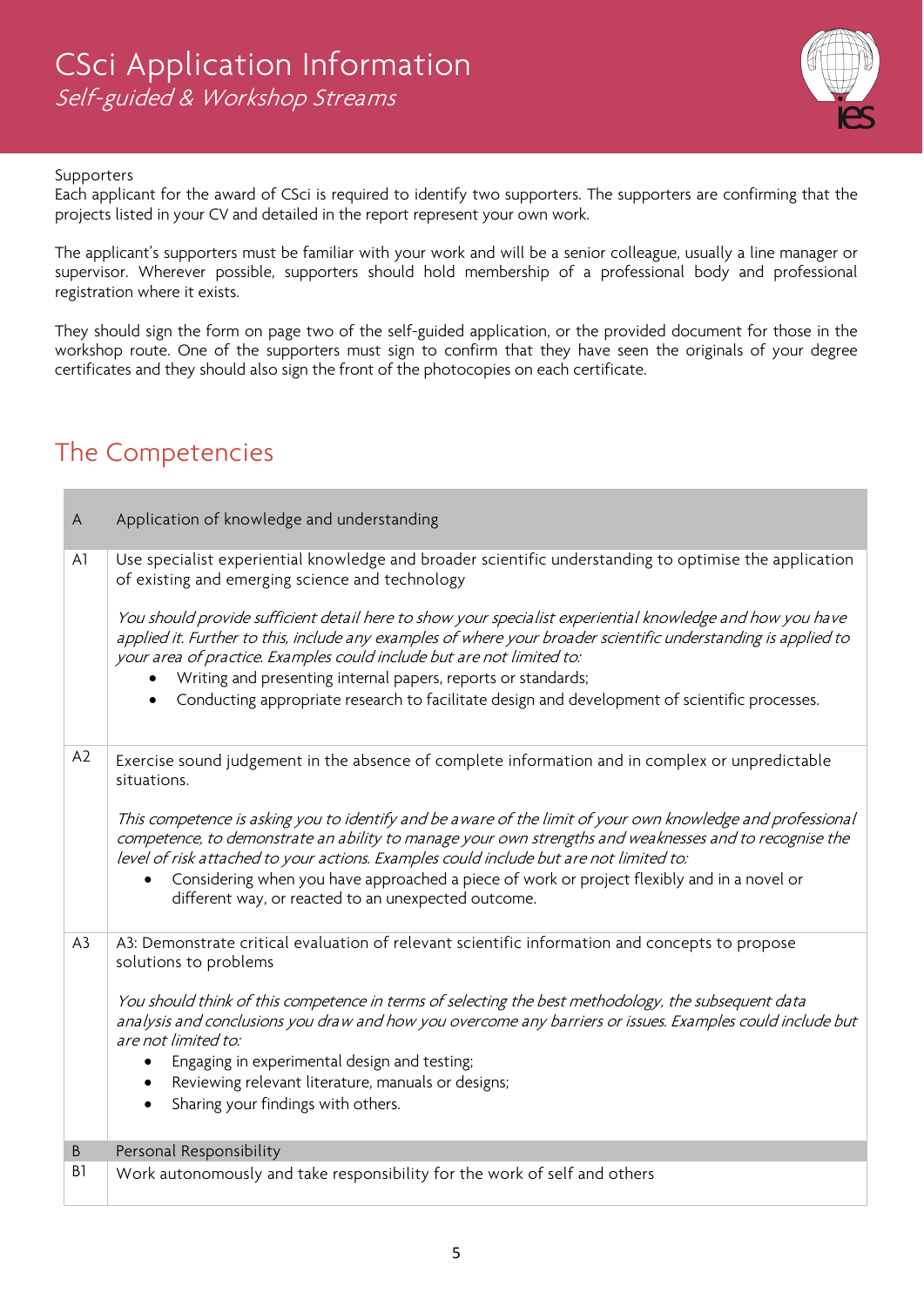

|                | It is important for this competence to ensure you describe your contribution, responsibility and impact on a<br>certain task and make it clear what you personally have achieved i.e. "I" not "we". In formulating your<br>answers, you should consider the following:                                                                                                                                                                                            |
|----------------|-------------------------------------------------------------------------------------------------------------------------------------------------------------------------------------------------------------------------------------------------------------------------------------------------------------------------------------------------------------------------------------------------------------------------------------------------------------------|
|                | You will be expected to undertake much of your work without day-to-day supervision and so you<br>should demonstrate that you are able to achieve this;                                                                                                                                                                                                                                                                                                            |
|                | You should demonstrate your understanding of when you may need to seek guidance from others<br>and how you would obtain this guidance;                                                                                                                                                                                                                                                                                                                            |
|                | If you are responsible for managing the work of others, you should clearly describe how you<br>discharge those responsibilities.                                                                                                                                                                                                                                                                                                                                  |
| B <sub>2</sub> | Promote and implement robust policies and protocols relating to health, safety and security                                                                                                                                                                                                                                                                                                                                                                       |
|                | You should demonstrate that you understand the policies and protocols related to health, safety and<br>security that apply to the work you are undertaking and describe any responsibilities that you have related<br>to this. Security can include issues related to data, Intellectual Property, confidentiality, prevention of<br>contamination, traceability of documents and information. In formulating your answers, you should consider<br>the following: |
|                | These policies and protocols will document how relevant aspects of your work must be carried out.<br>Demonstrate that you know where these policies and protocols are documented, and that you are<br>able to apply them in your practice;                                                                                                                                                                                                                        |
|                | What risks you are aware of related to the security aspects of the work you carry out, and how you<br>seek to mitigate these risks;                                                                                                                                                                                                                                                                                                                               |
|                | How you "promote" the awareness and application of these policies and protocols with others,<br>especially peers and more junior colleagues.                                                                                                                                                                                                                                                                                                                      |
| B <sub>3</sub> | Promote and ensure compliance with all relevant regulatory requirements and quality standards.                                                                                                                                                                                                                                                                                                                                                                    |
|                | You should demonstrate that you understand which regulatory requirements and quality standards apply to<br>your area of work. In formulating your answers, you should consider the following:                                                                                                                                                                                                                                                                     |
|                | Describe what you do to ensure that these requirements and standards are being followed for<br>those activities for which you are responsible;                                                                                                                                                                                                                                                                                                                    |
|                | Describe how you "promote" the awareness of regulatory requirements and quality standards<br>$\bullet$<br>amongst peers and more junior colleagues.                                                                                                                                                                                                                                                                                                               |
| B <sub>4</sub> | Oversee the implementation of solutions with due regard to the wider environment and broader<br>context.                                                                                                                                                                                                                                                                                                                                                          |
|                | You should demonstrate an understanding of the potential and actual impacts of your work on your<br>organisation, on the profession, on the general public and on the physical environment. Examples could<br>include but are not limited to:<br>Indicating that you are aware of the sensitivity of your work and show how this understanding<br>$\bullet$                                                                                                       |
|                | translates into the ways in which you carry out your work;                                                                                                                                                                                                                                                                                                                                                                                                        |
|                | Showing an awareness of how your profession is portrayed and viewed by the public at large, and<br>how you take responsibility for recognising this in the work you do;                                                                                                                                                                                                                                                                                           |
|                | Describing how you seek to avoid reputational damage related to the work you carry out;<br>Explaining how you set a good example to others in the way you discharge the responsibilities<br>related to the work you undertake.                                                                                                                                                                                                                                    |
| C              | Interpersonal skills                                                                                                                                                                                                                                                                                                                                                                                                                                              |
|                |                                                                                                                                                                                                                                                                                                                                                                                                                                                                   |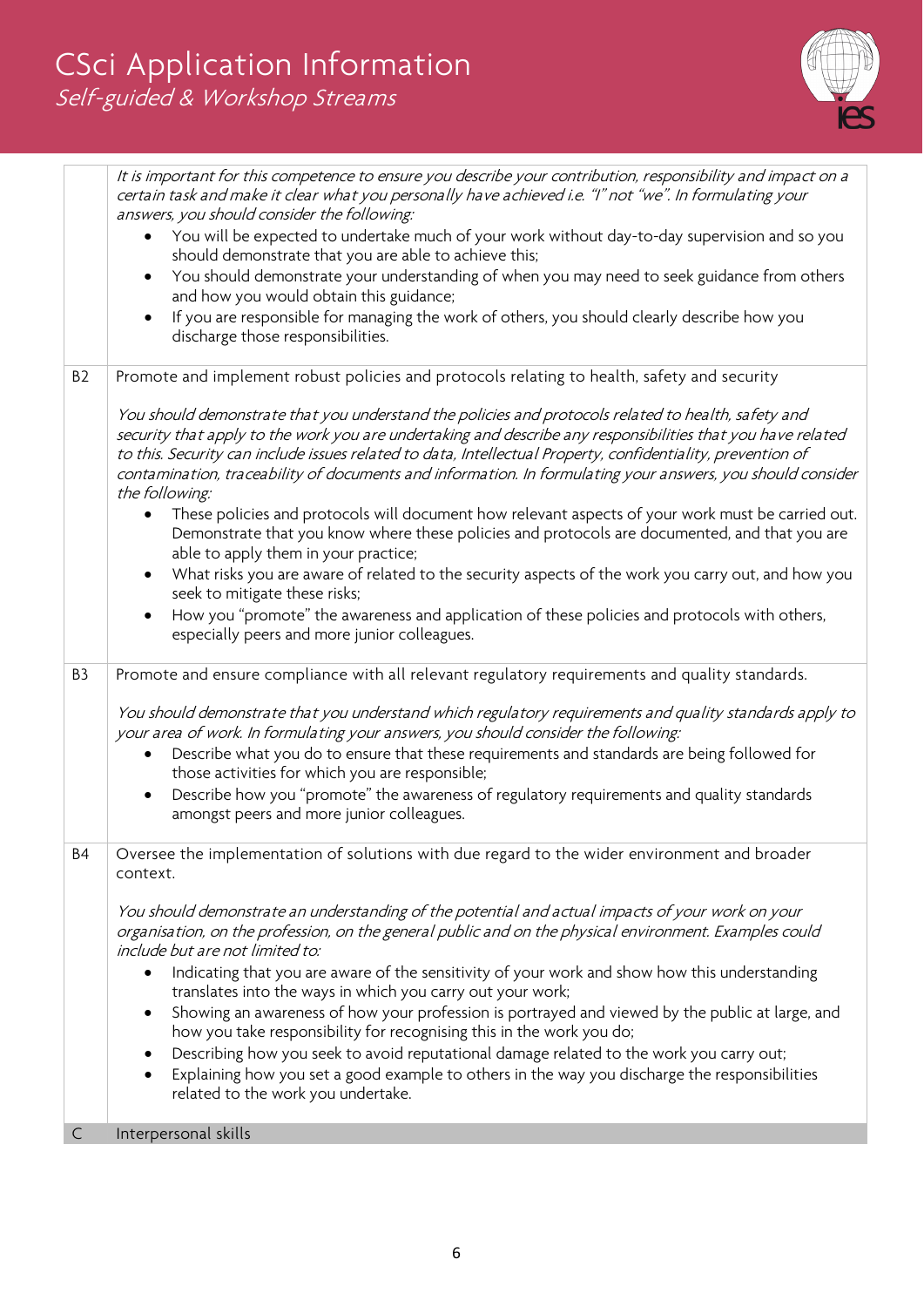

| C1             | Demonstrate the ability to communicate effectively with specialist and non-specialist audiences                                                                                                                                                                                                                                                                                                                                                                                                                                                                                                                                                                                                             |
|----------------|-------------------------------------------------------------------------------------------------------------------------------------------------------------------------------------------------------------------------------------------------------------------------------------------------------------------------------------------------------------------------------------------------------------------------------------------------------------------------------------------------------------------------------------------------------------------------------------------------------------------------------------------------------------------------------------------------------------|
|                | A non-specialist audience is anyone working outside of your particular area of expertise, so it would not<br>necessarily be a non-scientist. Your example(s) should indicate how you have communicated in a way that is<br>effective to each type of audience. In formulating your answers, you should consider the following:                                                                                                                                                                                                                                                                                                                                                                              |
|                | Not just the content of the message but also the mode or style of delivery that is adapted<br>$\bullet$                                                                                                                                                                                                                                                                                                                                                                                                                                                                                                                                                                                                     |
|                | according to the audience;                                                                                                                                                                                                                                                                                                                                                                                                                                                                                                                                                                                                                                                                                  |
|                | The feedback loop to gauge the understanding and improve future communications.<br>$\bullet$                                                                                                                                                                                                                                                                                                                                                                                                                                                                                                                                                                                                                |
| C <sub>2</sub> | Demonstrate effective leadership through the ability to guide, influence, inspire and empathise with<br>others                                                                                                                                                                                                                                                                                                                                                                                                                                                                                                                                                                                              |
|                | This competence is about understanding your leadership skills and is not reserved for those in management<br>roles; it is applicable to all. Examples could include but are not limited to:                                                                                                                                                                                                                                                                                                                                                                                                                                                                                                                 |
|                | Experiences of mentoring or coaching you have had; you should consider how effective this was<br>and the overall impact;                                                                                                                                                                                                                                                                                                                                                                                                                                                                                                                                                                                    |
|                | Considering when you have managed change within your organisation or overseen the<br>٠<br>implementation of any new processes.                                                                                                                                                                                                                                                                                                                                                                                                                                                                                                                                                                              |
| C3             | Demonstrate the ability to mediate, develop and maintain positive working relationships                                                                                                                                                                                                                                                                                                                                                                                                                                                                                                                                                                                                                     |
|                | You should describe or define the "working relationship" and provide at least one example which focuses on<br>your handling of a challenging interpersonal situation and demonstrates your ability to mediate and achieve<br>a positive outcome. You should consider how through your approach you have changed or modified the<br>behaviour or attitudes of others to positive effect. Examples could include but are not limited to:<br>How you have managed the merger or integration of different teams;<br>٠<br>Managing working relationships across different departments or organisations;<br>٠<br>Interactions with committees, working groups or other professional body activities;<br>$\bullet$ |
|                | How you have managed and resolved a difficult relationship situation between members of a team<br>$\bullet$<br>for which you are responsible.                                                                                                                                                                                                                                                                                                                                                                                                                                                                                                                                                               |
| D              | Professional practice                                                                                                                                                                                                                                                                                                                                                                                                                                                                                                                                                                                                                                                                                       |
| D <sub>1</sub> | Scope, plan and manage multifaceted projects                                                                                                                                                                                                                                                                                                                                                                                                                                                                                                                                                                                                                                                                |
|                | Describe a project that you have managed and make it clear the level of autonomy you had while working<br>on the project, especially if you were in a team. You should show how you contributed to determining the<br>resulting courses of action. Examples could include but are not limited to:                                                                                                                                                                                                                                                                                                                                                                                                           |
|                | An operational project utilising resources across several disciplines;                                                                                                                                                                                                                                                                                                                                                                                                                                                                                                                                                                                                                                      |
|                | A change management project aligning processes across sites;                                                                                                                                                                                                                                                                                                                                                                                                                                                                                                                                                                                                                                                |
|                | An industry-wide project establishing guidance on technical standards and requirements.                                                                                                                                                                                                                                                                                                                                                                                                                                                                                                                                                                                                                     |
| D <sub>2</sub> | Demonstrate the achievement of desired outcomes with the effective management of resources and<br>risks                                                                                                                                                                                                                                                                                                                                                                                                                                                                                                                                                                                                     |
|                | Using the project you have discussed under DI, or another project with which you have been involved, you<br>should describe your roles and responsibilities in managing the activities to achieve the desired outcomes.<br>Examples could include but are not limited to:                                                                                                                                                                                                                                                                                                                                                                                                                                   |
|                | Identifying the resources (people and/or money) needed to undertake the activities;<br>Monitoring and surveillance of the progress of the activities;                                                                                                                                                                                                                                                                                                                                                                                                                                                                                                                                                       |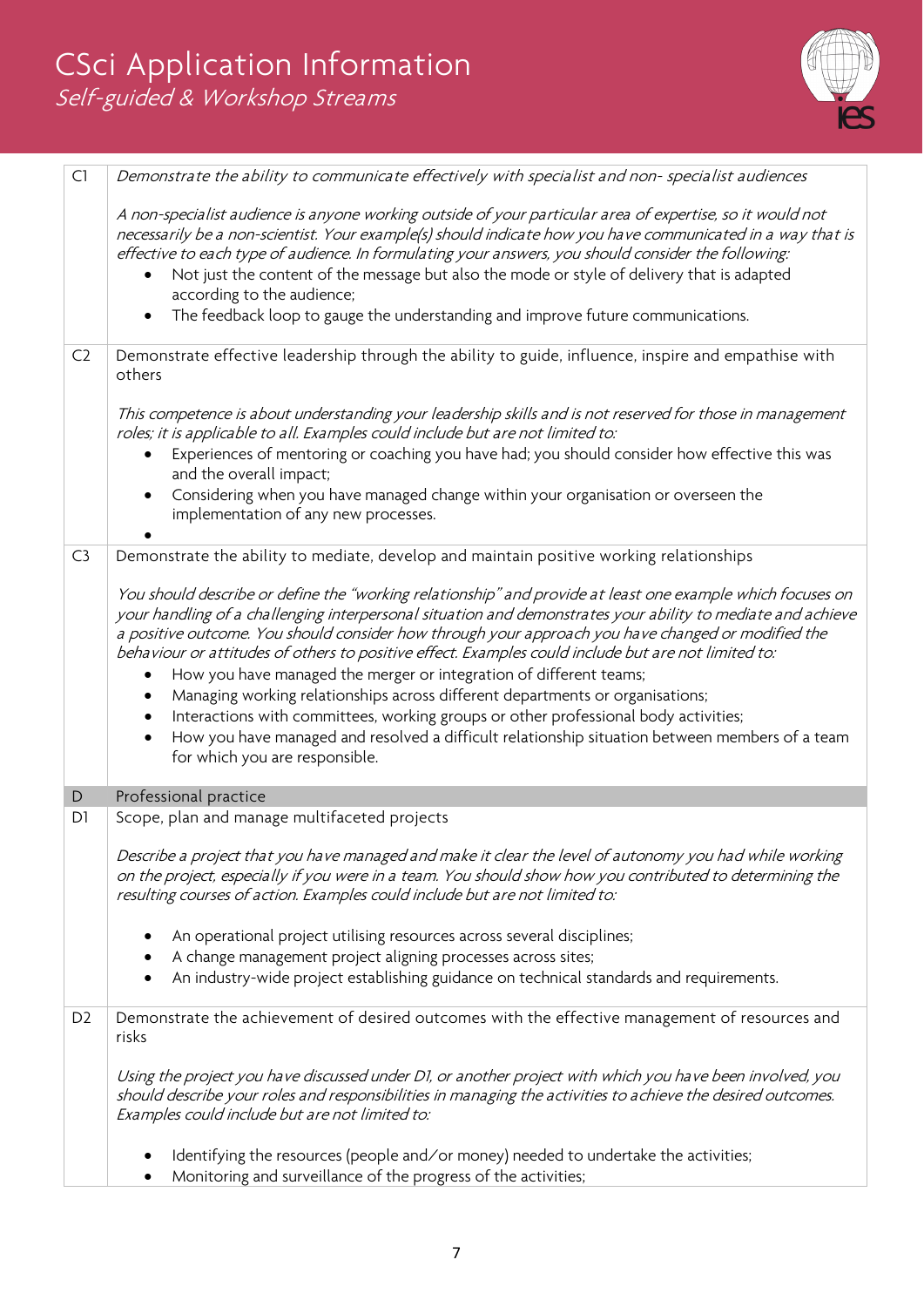# CSci Application Information Self-guided & Workshop Streams



|                | Identification, evaluation and implementation of changes that may be needed to ensure the<br>$\bullet$<br>activities are successfully completed;                                                                                                                                                                                                  |
|----------------|---------------------------------------------------------------------------------------------------------------------------------------------------------------------------------------------------------------------------------------------------------------------------------------------------------------------------------------------------|
|                | Identification and management of risks that could impact on the successful completion of the<br>$\bullet$<br>activities.                                                                                                                                                                                                                          |
| D <sub>3</sub> | Take responsibility for continuous performance improvement at both a personal level and in a wider<br>organisational context                                                                                                                                                                                                                      |
|                | Your examples should indicate what actions you take to make improvements to your personal performance<br>and to your organisation as a whole. This could be through encouraging the continuous development of<br>junior staff or through improvements to processes within the organisation. Examples could include but are<br>not limited to:     |
|                | Identification of lessons learned from activities undertaken by yourself or by others for whom you<br>$\bullet$<br>are responsible, such as what went well, went badly or was lacking;<br>Evaluation of the performance of specialists methods and tools used;<br>$\bullet$                                                                       |
|                | Development of recommendations for future enhancements or modifications to procedures or<br>$\bullet$<br>working practices in order to achieve performance improvements;                                                                                                                                                                          |
|                | Description of examples where your actions have led to performance improvement by yourself or<br>$\bullet$<br>others.                                                                                                                                                                                                                             |
| E.             | Professionalism                                                                                                                                                                                                                                                                                                                                   |
| E1             | Demonstrate understanding and compliance with relevant codes of conduct                                                                                                                                                                                                                                                                           |
|                | You should describe how the codes of conduct under which you practice relate to the work that you carry<br>out and give examples of how they govern your professional practice. Within this, you should include any<br>ethical considerations, both in terms of scientific and business practices. Examples you may wish to use may<br>relate to: |
|                | Standards of professional practice in respect of your profession, employer, clients or patients;<br>$\bullet$<br>Standards of professional behaviour in respect of attitudes, respect and confidentiality;<br>Standards of professional competence in respect of personal development and the development of                                      |
|                | others.                                                                                                                                                                                                                                                                                                                                           |
| E <sub>2</sub> | Demonstrate a commitment to professional development through continuing advancement of own<br>knowledge, understanding and competence                                                                                                                                                                                                             |
|                |                                                                                                                                                                                                                                                                                                                                                   |
|                | Your answer should provide specific examples of what you have already done in terms of continuing<br>professional development (CPD) and your plans for the coming year. In your examples you should describe<br>how your engagement in CPD has benefited your practice and the users of your work.                                                |
|                | Examples can be taken from any of the five learning categories defined at: www.the-<br>ies.org/professional development.                                                                                                                                                                                                                          |

Given the diverse nature of scientific practice, achieving the required level for these professional competencies will involve a broad range of activities.

Please write between 200 – 350 words for each sub-section – each element of the competencies (i.e. A1, A2 etc) counts as an individual sub-section.

The Professional Review Interview (PRI)

The PRI is undertaken by at least two environmental science professionals – who themselves are Chartered Scientists – trained in the professional assessment process. The PRI will normally be a face-to-face interview lasting between 30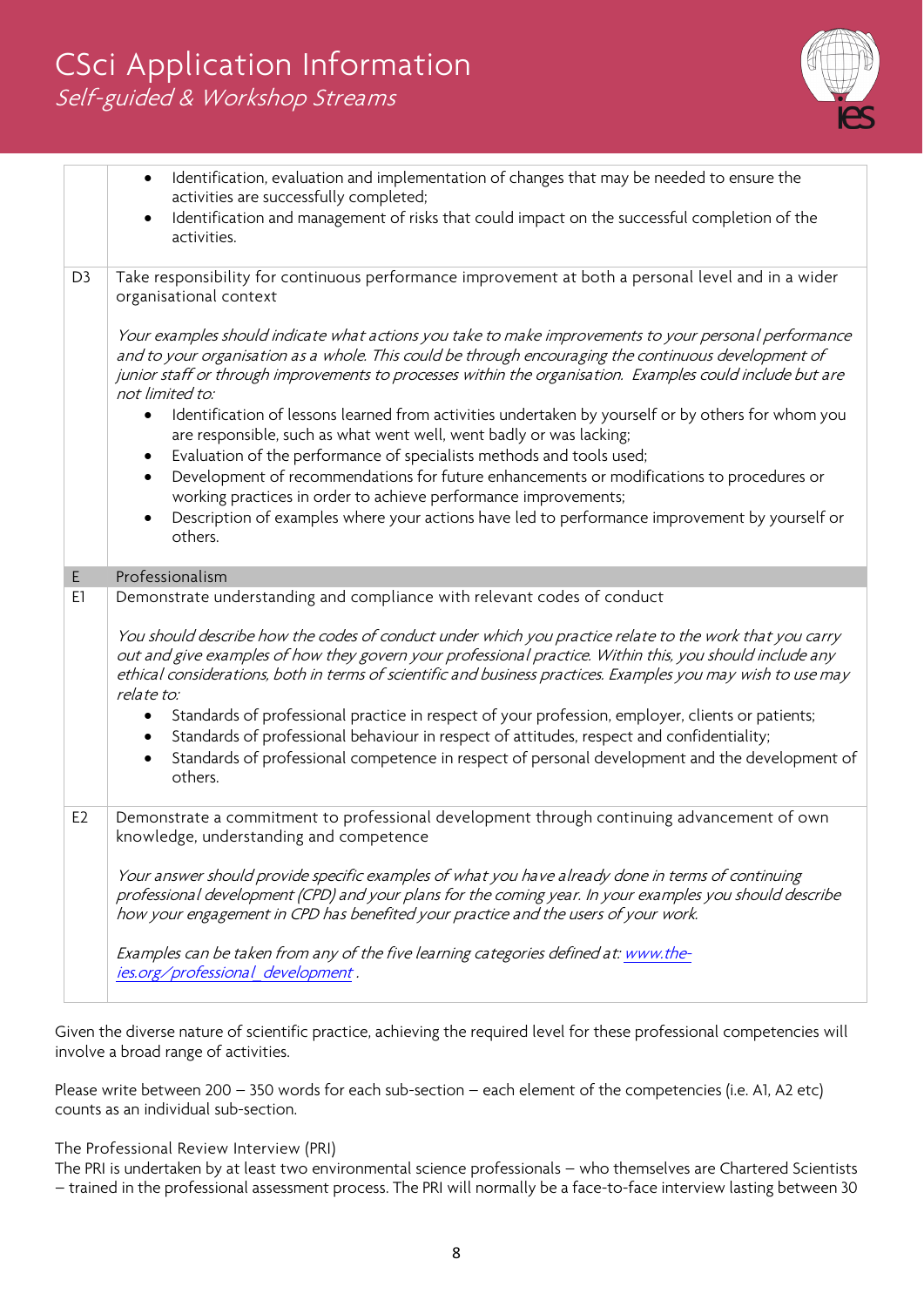

and 50 minutes. Candidates who struggle to get to our London office can be interviewed via Skype. Please contact the office for details on this option.

The PRI gives you the opportunity to further demonstrate under critical examination knowledge and understanding, competence and engagement in science. You will be tested in relation to the Key Competencies list, taking into account the submitted report. It is recognised that each candidate will have a unique engagement with science, dependent upon his or her job role, experience and/or qualifications.

The Panel will reach a unanimous decision on suitability for registration as Chartered Scientist. On completion of the PRI, the IES will advise you of the outcome within a few days of the assessment.

# Payments

The IES is a constituent body of the Science Council. A proportion of the money collected from CSci application and subscriptions is therefore forwarded to the Science Council and a proportion retained to cover the costs of application. Payments are due on application and are non-refundable.

The price of the self-guided route is £125. The price of the CSci Accelerated workshop route is £399.

Included in a successful candidate's fee will be payment of their CSci status to the end of that calendar year, after which the standard CSci annual subscription is required. Each year a successful candidate will be required to pay their CSci status fee and their IES membership fee.

Payments can be made by credit/debit card, cheque or bank transfer. To pay by card, please ring (+44) (0) 20 3862 7484. Cheques are payable to "Institution of Environmental Sciences" - name and stage should be written on the reverse and sent to Institution of Environmental Sciences, 1st Floor, 6-8 Great Eastern Street, London, EC2A 3NT. To pay by BACS please use the following details: The Cooperative Bank, 65225655, 08-92-99. Electronic receipts are provided for all payments.

# Post Assessment

### Appeals Process

The IES sees the application process as a supportive route. If you do not pass any of the stages, the IES is committed to providing detailed feedback on particular areas to develop or improve to support you in achieving the CSci qualification in the future. This feedback will be constructive to support you in achieving the CSci competencies. If you need to re-submit your report then you will be given a chance. If you need to return for a second interview, you will be invited to do so by the IES Project Office. These 'second chances' are at the discretion of the panel and do not incur additional charges.

On the rare occasion that a candidate disagrees with the reasoning of the panel's decision, the candidate may appeal. If this is at the report stage the application will be reviewed by two new panel members who were not involved in the original assessment and a decision made. At the interview stage the candidate will be re-interview with two new panel members who were not involved in the original assessment. There will be a charge at the discretion of the panel to cover the interview costs.

### Use of Information

The Chartered Scientist application process may involve the provision of information that is considered confidential. The IES staff and interviewers involved in the assessment process are bound by the IES' Confidentiality Policy (see [www.the-ies.org/members\\_documents\)](http://www.the-ies.org/members_documents)